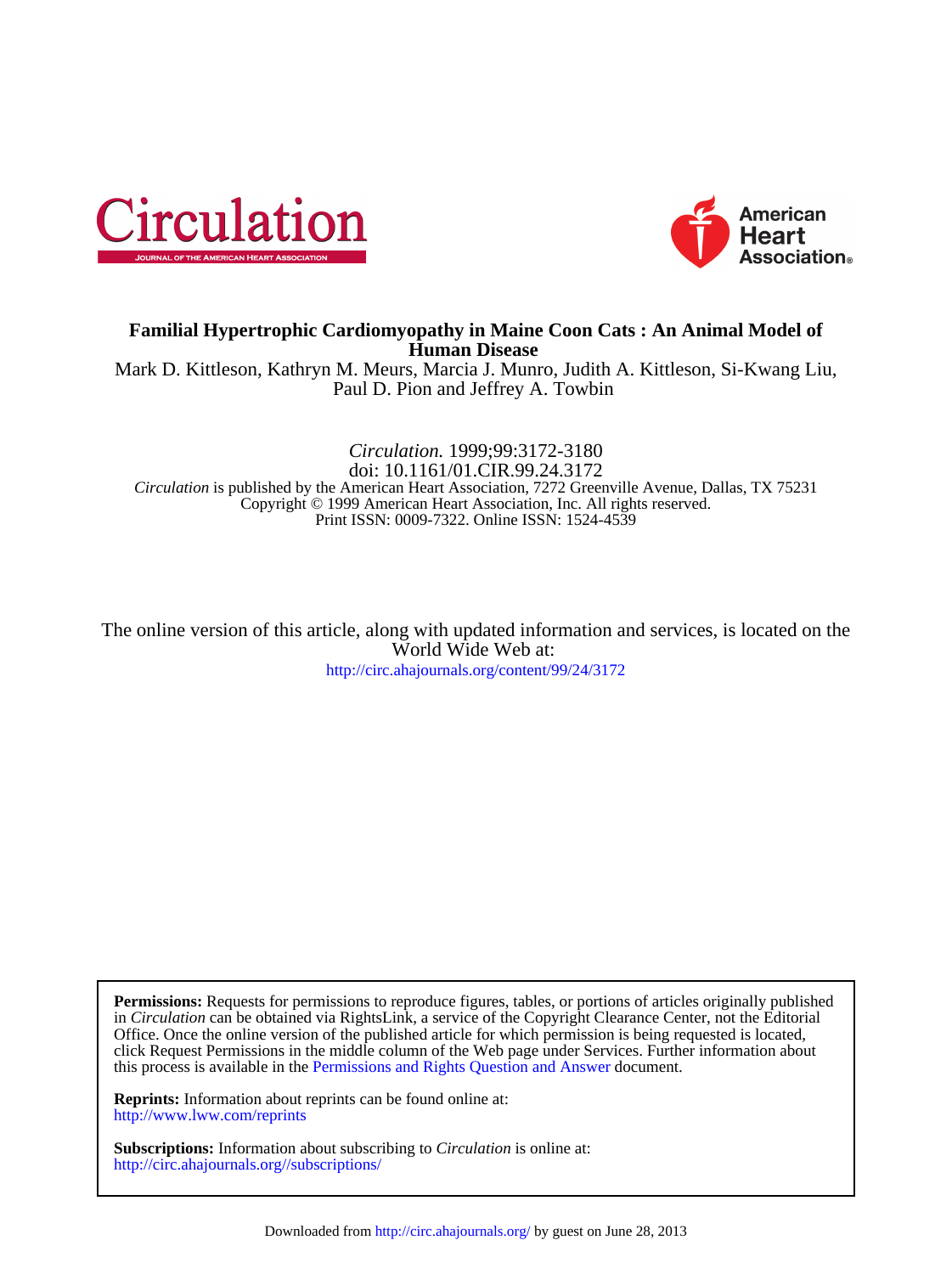# **Familial Hypertrophic Cardiomyopathy in Maine Coon Cats An Animal Model of Human Disease**

Mark D. Kittleson, DVM, PhD; Kathryn M. Meurs, DVM, PhD; Marcia J. Munro, BA; Judith A. Kittleson, RN, MS; Si-Kwang Liu, DVM, PhD; Paul D. Pion, DVM; Jeffrey A. Towbin, MD

- *Background*—A naturally occurring animal model of familial hypertrophic cardiomyopathy (FHCM) is lacking. We identified a family of Maine coon cats with HCM and developed a colony to determine mode of inheritance, phenotypic expression, and natural history of the disease.
- *Methods and Results*—A proband was identified, and related cats were bred to produce a colony. Affected and unaffected cats were bred to determine the mode of inheritance. Echocardiography was used to identify affected offspring and determine phenotypic expression. Echocardiograms were repeated serially to determine the natural history of the disease. Of 22 offspring from breeding affected to unaffected cats, 12 (55%) were affected. When affected cats were bred to affected cats, 4 (45%) of the 9 were affected, 2 (22%) unaffected, and 3 (33%) stillborn. Findings were consistent with an autosomal dominant mode of inheritance with 100% penetrance, with the stillborns representing lethal homozygotes that died in utero. Affected cats usually did not have phenotypic evidence of HCM before 6 months of age, developed HCM during adolescence, and developed severe HCM during young adulthood. Papillary muscle hypertrophy that produced midcavitary obstruction and systolic anterior motion of the mitral valve was the most consistent manifestation of HCM. Cats died suddenly  $(n=5)$  or of heart failure  $(n=3)$ . Histopathology of the myocardium revealed myocardial fiber disarray, intramural coronary arteriosclerosis, and interstitial fibrosis.
- *Conclusions*—HCM in this family of Maine coon cats closely resembles the human form of FHCM and should prove a valuable tool for studying the gross, cellular, and molecular pathophysiology of the disease. **(***Circulation***. 1999;99:3172-3180.)**

**Key Words:** cardiomyopathy **n** hypertrophy **n** heart diseases **n** genetics

Familial hypertrophic cardiomyopathy (FHCM) is a com-mon hereditary human disease caused by mutations in 7 genes that encode for sarcomeric proteins.1 HCM has been recognized as a common cause of heart failure, sudden death, and systemic thromboembolism in domestic cats since the 1970s.2–4 Feline HCM has previously been touted as a model of the human disease.2,4 However, these cats are client-owned and generally unavailable for detailed study, only  $\approx$  40% have histological evidence of myocardial fiber disarray, and no heritable basis for the disease has been described.<sup>4,5</sup>

This report describes a colony of Maine coon cats with a heritable form of HCM that mimics human FHCM. It is characterized by moderate to severe papillary muscle and left ventricular (LV) concentric hypertrophy, systolic anterior motion (SAM) of the mitral valve, and the typical histopathological features seen in human FHCM. The natural history of the disease mimics that seen in humans, and it is inherited as an autosomal dominant trait.

## **Methods**

This study was conducted in accordance with the "Position of the American Heart Association on Research Animal Use" and under the guidelines of the Animal Care and Use Committee of the University of California at Davis.

#### **Animal Procurement**

Initially, a proband and several related cats with HCM were identified. Echocardiograms were performed on 35 cats from the cattery of origin. Seven were diagnosed with HCM (affected cats). One unaffected male (the father of the proband) was bred to 3 affected females (the proband's mother, the mother's sister, and a sister of the proband). The breeding between this male and 2 of the affected females had produced affected kittens previously. Eight kittens from these breedings and 1 affected female (cat 1 in Figure 1) were obtained to start a breeding colony (Figure 1).

#### **Determination of Inheritance Pattern**

Heritable traits were determined through planned breedings between affected and unaffected colony cats (group 1), affected and affected

© 1999 American Heart Association, Inc.

*Circulation* **is available at http://www.circulationaha.org**

Received July 29, 1998; revision received March 17, 1999; accepted March 24, 1999.

From the Department of Medicine and Epidemiology, School of Veterinary Medicine, University of California, Davis (M.D.K., J.A.K., P.D.P.); the Department of Clinical Sciences, College of Veterinary Medicine, The Ohio State University, Columbus (K.M.M.); The Animal Medical Center, Caspary Research Institute for Veterinary Research, New York, NY (S.K.L.); and Baylor College of Medicine, Houston, Tex (J.A.T.).

Guest Editor for this article was Judith L. Swain, MD, Stanford University Medical Center, Stanford, Calif.

Presented in part at the Scientific Conference on the Genome Project: Applications to Cardiovascular Biology, San Diego, Calif, March 8–11, 1998. Correspondence to Dr Mark D. Kittleson, Department of Medicine and Epidemiology, School of Veterinary Medicine, University of California at Davis, Davis, CA 95616. E-mail mdkittleson@ucdavis.edu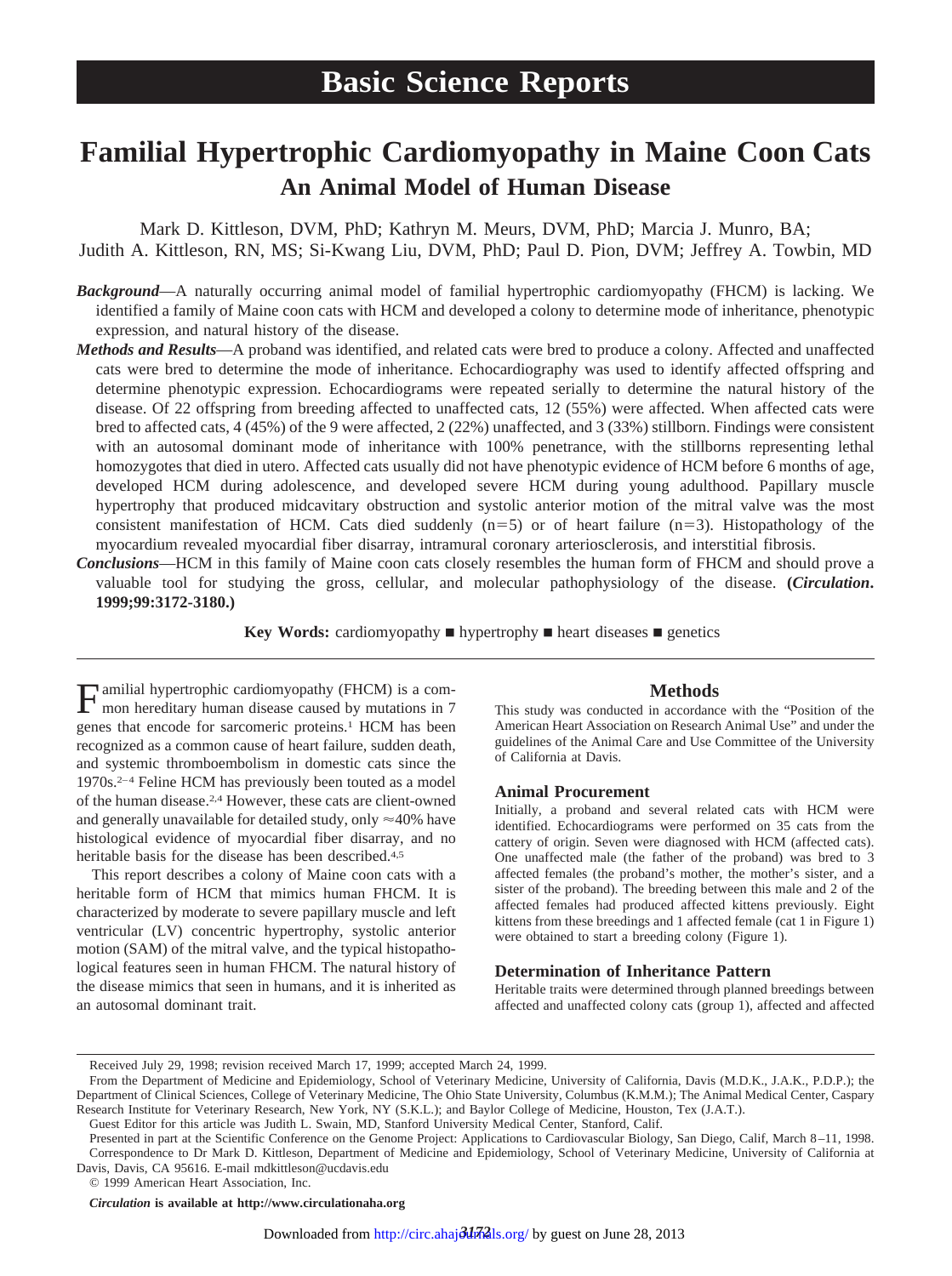

**Figure 1.** Pedigree of colony of Maine coon cats with familial HCM. Cats present more than once are numbered. Cats with lethal abnormalities (ie, omphalocele or pectus excavatum) at birth are not represented. Cat 1 was obtained with kittens to start colony and was product of an affected to unaffected mating. She was not included in pedigree analysis but was included in death statistics.

cats (group 2), and unaffected and unaffected cats (group 3). Affected cats were identified through careful and repeated echocardiographic examinations, as described below. Relationship data were collated and analyzed to determine the mode of inheritance.

#### **Determination of Phenotypic Expression**

Standard feline echocardiographic studies were performed with an Acuson 128XP/10 ultrasound machine and a 7-MHz transducer. The cats were unsedated and restrained in right and left lateral recumbency on a Plexiglas table. The transducer was introduced from below through a medium-sized rectangular hole in the table to maximize the echocardiographic window. Standard right parasternal long-axis and short-axis views plus left apical and left cranial views were examined.6 Papillary muscle and left atrial sizes were judged subjectively by 1 investigator (M.D.K.) as normal or mildly, moderately, or severely enlarged. Measurements of diastolic LV wall thickness were made from the 2-dimensional image.

Cats were suspected of having HCM when moderate papillary muscle hypertrophy or SAM was present without LV wall hypertrophy (Figure 2). Cats were definitively diagnosed with HCM when severe papillary muscle hypertrophy was present or a region of the LV wall or the entire wall of the LV was  $\geq$ 6 mm thick.<sup>4</sup> The disease was considered severe when papillary muscle hypertrophy was severe or at least 1 LV wall was  $\geq$ 7 mm thick.

The presence or absence of SAM was recorded. Cats with SAM had a grade II to IV/VI left apical systolic heart murmur that was dynamic (loud when the cat was excited, softer when relaxed). SAM was most reliably identified from a right parasternal long-axis view of the LV, LV outflow tract (LVOT), and aorta; a cine loop; and the motion of the anterior mitral valve leaflet with respect to the LVOT and interventricular septum from the early part of systole through



**Figure 2.** A, Short-axis right parasternal echocardiogram from a normal cat. Papillary muscles (arrowheads) are normal. B, Echocardiogram from a group 1 affected cat at 4.5 months of age. LV and papillary muscles are normal. C, At 11 months, mild to moderate papillary muscle enlargement is present. D, At 17 months, papillary muscles are severely enlarged and LV free wall is severely thickened (9.5 mm).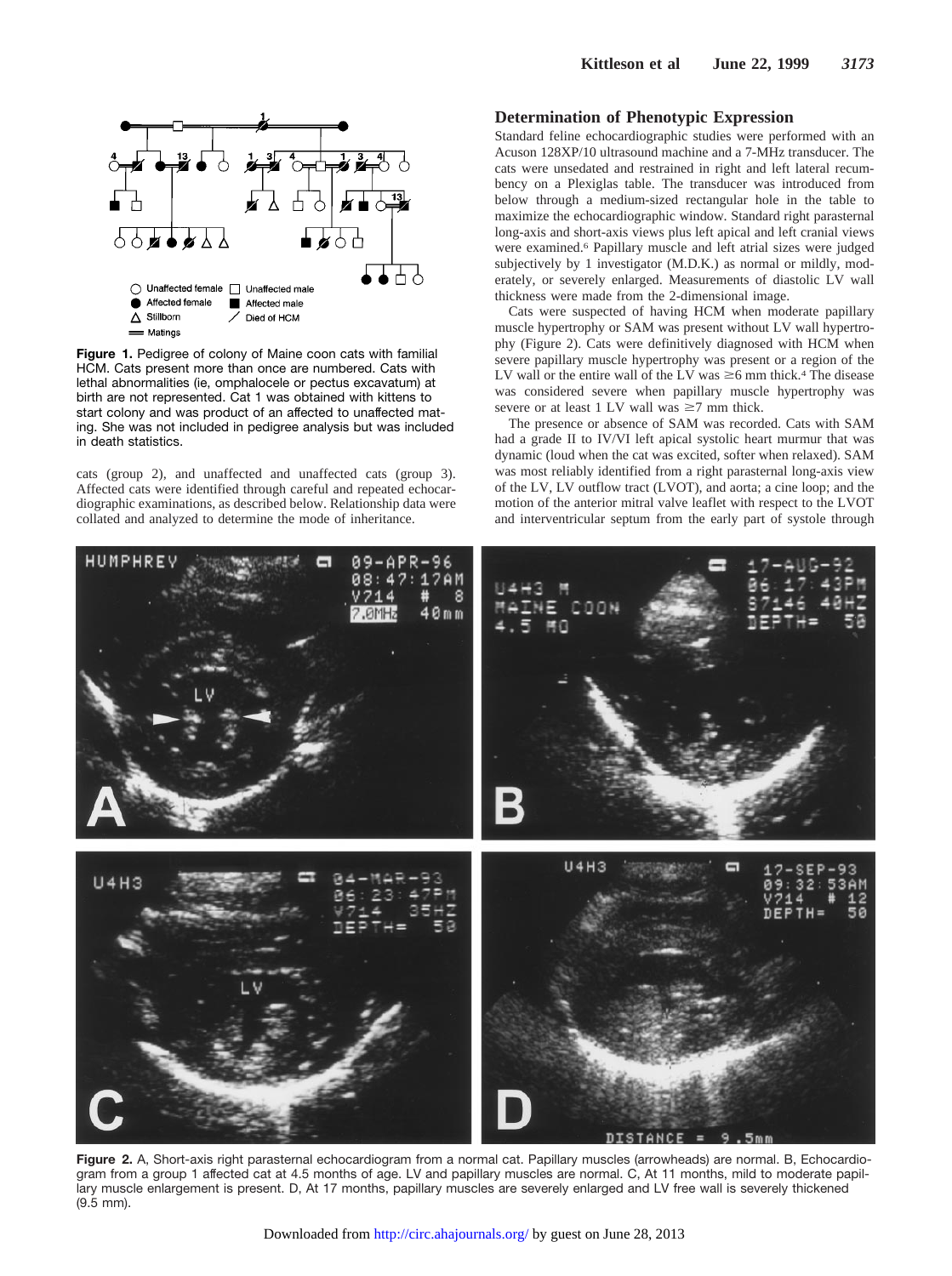

**Figure 3.** A, Right parasternal long-axis view from a cat with SAM (arrow). In this frame (frame 22), part of mitral valve apparatus extends into LVOT between LV chamber and aorta (AO). B, In frame 23, part of mitral valve apparatus occludes LVOT. C, Color flow Doppler echocardiogram from another cat with SAM showing 2 turbulent jets: 1 of dynamic SAS and other of mitral regurgitation. LA indicates left atrium. D, Continuous-wave Doppler tracing from a cat with SAM. Peak velocity varies with breathing. Shape of trace is typical of SAM.

end systole (Figure 3A and 3B). On color flow Doppler echocardiography, 2 turbulent jets, 1 of dynamic subaortic stenosis (SAS) and the other of mitral regurgitation, were seen originating from the region where the anterior mitral valve leaflet encroached on the LVOT (Figure 3C). The peak velocity of the dynamic SAS jet was obtained with continuous-wave Doppler echocardiography and converted to a pressure gradient by use of the modified Bernoulli equation (Figure 3D).

#### **Natural History**

Echocardiograms were first performed at 3 to 6 months of age. The cats underwent ultrasonography every 4 to 8 months to identify cats that developed HCM and to document the progression of the disease. The ages at which HCM was diagnosed and at which moderate to severe HCM was definitively diagnosed were recorded. Congestive heart failure was diagnosed when radiographic evidence of pulmonary edema or pleural effusion was present. Congestive heart failure was treated until the cat became refractory to therapy. Sudden death was defined as a witnessed event of sudden death in a cat or as finding a cat with HCM dead but without pathological evidence of severe heart failure or systemic disease. The age and mode of death were recorded.

#### **Pathological Examination**

Hearts from cats that died were trimmed, weighed, and placed in formalin. Maximal septal and LV free wall measurements were obtained. Sections of the LV free wall and septum were cut in a plane perpendicular to the long axis of the LV, and t[he](http://circ.ahajournals.org/) [microscopic](http://circ.ahajournals.org/) abnormalities were categorized and quantified as reported previously.5,7

#### **Statistical Analysis**

The differences in occurrence and progression of disease and in sex between groups 1 and 2 were analyzed by Student's unpaired *t* tests. The null hypothesis was discarded at  $P$ <0.05.

## **Results**

#### **Inheritance Pattern and Natural History**

Forty kittens in 10 litters were produced, of which 33 were included in the pedigree. All breedings produced live kittens. Stillborn kittens were present in some litters and were included in the pedigree. Stillborn kittens were formed but not totally developed, were hairless, had undergone autolysis, and had obviously died in utero. Kittens with omphaloceles  $(n=5)$  or pectus excavatum  $(n=2)$  were euthanized or died soon after birth and were not included in the pedigree. One cat with a surgically corrected portosystemic shunt and a cat with genu recurvatum were maintained and included in the pedigree.

## **Unaffected**  $\times$  Affected Breedings (Group 1)

Seven litters and 28 kittens were the result of mating an affected cat with an unaffected cat (Figure 1). Twenty-two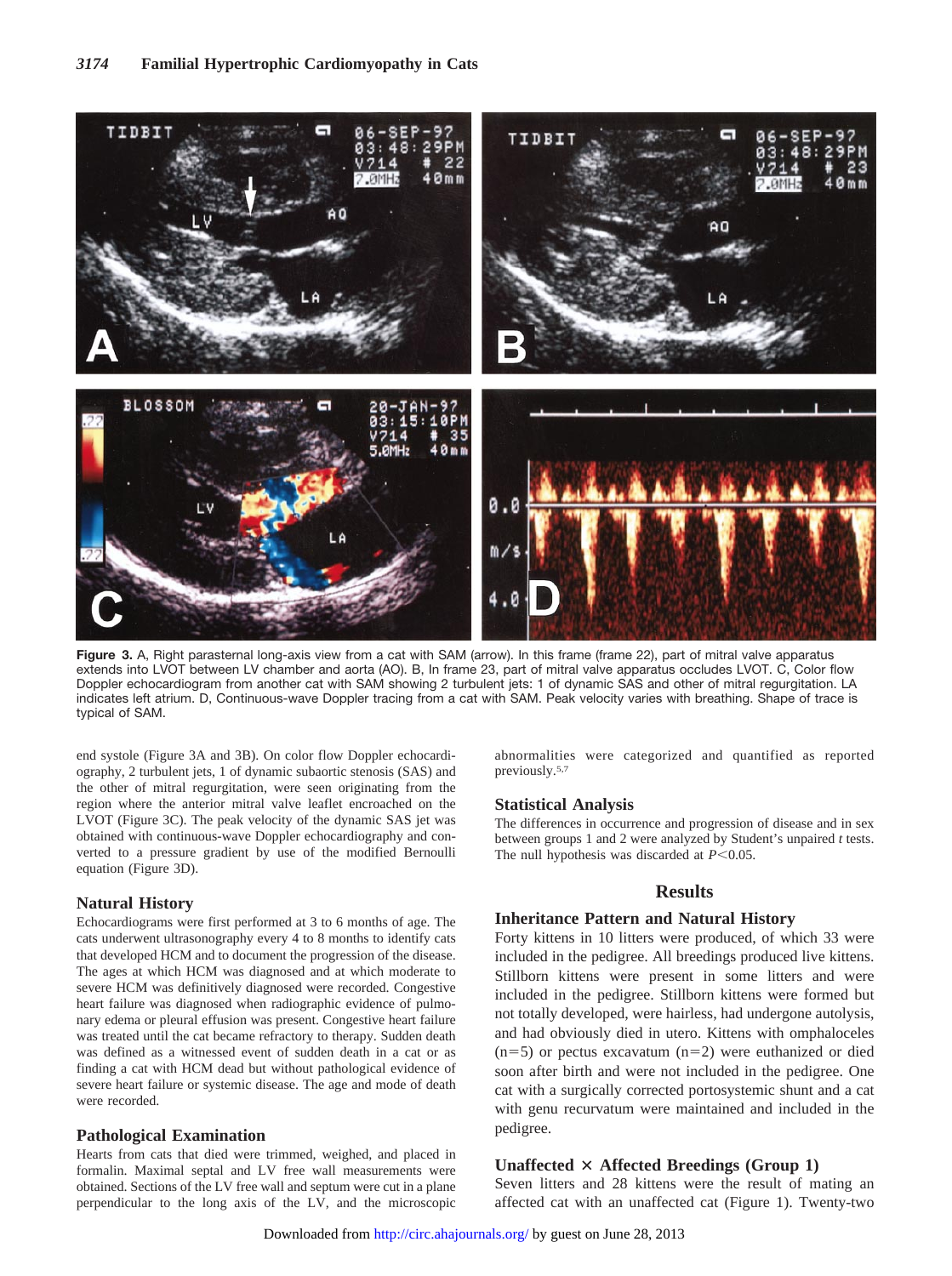

Figure 4. Left cranial long-axis views of a Maine coon cat heart with severe HCM showing cranial (anterior) portion of LV wall closest to transducer and caudal (posterior) LV wall farthest from transducer. A, Cranial LV wall appears to be markedly thickened (11.5 mm). B, Closer examination shows that there are 2 severely hypertrophied papillary muscles (P) and that cranial papillary muscle is flush with LV wall, giving appearance of a severely thickened wall. In reality, it is only mildly thickened (6 mm). C, At end systole, thickened papillary muscles cause obliteration of LV cavity. LA indicates left atrium; AO, aorta.

kittens survived. Five kittens had omphaloceles and 1 had pectus excavatum. No stillborn fetuses were present.

Twelve of the 22 surviving kittens developed HCM (7 males and 5 females). No evidence of HCM was present in any group 1 cat before 6 months of age. Papillary muscle enlargement, usually along with SAM of the mitral valve, developed first, most commonly between 9 and 21 months of age ( $16±5$  months; Figure 2). One female did not have any change until 38 months of age. The age at which LV wall thickening or papillary muscle hypertrophy became moderate to severe was between 13 and 48 months  $(24\pm13 \text{ months})$ . The wall thickening was often localized primarily to the papillary muscles and the posterolateral free wall, between the papillary muscles (Figures 2D, 4, and 5). The disease became severe earlier in males ( $n=5$ ; 19 $\pm$ 6 months) than in females ( $n=5$ ;  $29\pm13$  months).

Five group 1 cats died of HCM: 2 of heart failure and 3 suddenly. Four of the 5 were males. The age at which heart failure was first noted was  $33\pm10$  months. The age of death (sudden or heart failure) was  $32 \pm 12$  months.

#### **Affected**  $\times$  **Affected** Matings (Group 2)

Two litters containing 10 kittens or stillborn fetuses resulted from breeding 2 affected cats. One litter had 3 kittens: 1 with pectus excavatum, 1 stillborn fetus, and 1 male that developed HCM. The other litter had 5 kittens that survived and 2 stillborn fetuses. One male and 2 females developed HCM, and 2 females did not develop HCM (Figure 1). Both males and 2 of the 4 females developed severe HCM in group 2. Disease in this group appeared significantly earlier and progressed more rapidly than in group 1. The echocardiographic findings were suggestive of HCM when cats were 4 to 6 months of age ( $5\pm1$  months). The disease was severe by 7 to 12 months of age  $(9\pm 2$  months). All 4 affected cats developed heart failure and were started on heart failure therapy between 18 and 24 months of age  $(20\pm3$  months). The 2 males died suddenly at 18 and 25 months of age (Figure 6). One female died of heart failure at 25 months of age. The other female is alive (31 months old). Age of death was  $23\pm4$ months. The ages at which HCM was diagnosed, at which HCM was severe, and at which heart failure was noted were [signifi](http://circ.ahajournals.org/)cantly less for group 2 than for group 1.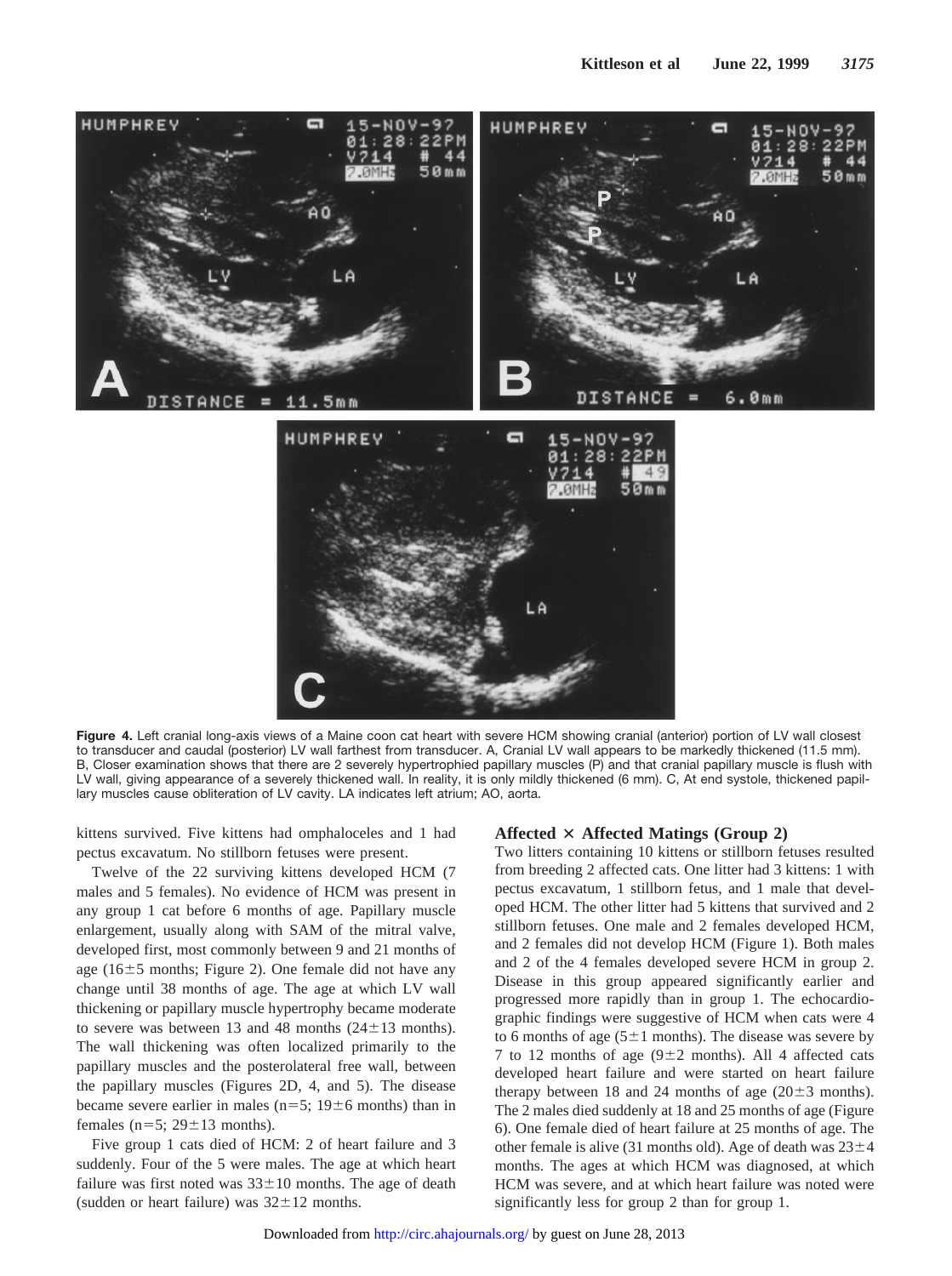

**Figure 5.** A, Right parasternal short-axis view from a Maine coon cat with 1 severely hypertrophied papillary muscle (P) and normal LV wall thickness. B, Color flow Doppler echocardiogram from same cat showing a turbulent jet originating from within LV cavity and SAM resulting in mitral regurgitation jet extending into left atrium (LA). AO indicates aorta.

## **Unaffected**  $\times$  **Unaffected** Matings (Group 3)

Breeding one unaffected to another unaffected cat produced 2 unaffected cats. Both survived and were 3 years old at the time the study terminated.

## **Assessment of Inheritance Pattern**

The following findings are compatible with an autosomal dominant mode of inheritance with 100% penetrance. When-

ever an affected cat was bred to another cat, at least 1 affected cat was produced and successive generations were affected (Figure 1). Nine affected cats were male and 7 female (no sex predilection). Three females and 4 males were the affected parent in group 1 (males and females were equally likely to transmit the disease). Several instances of male-to-male transmission occurred. Of the 22 kittens born from affected  $(A/a)$  to unaffected  $(a/a)$  matings (group 1), 12 (55%) devel-



Figure 6. Cross section of a Maine coon cat heart with severe HCM (heart weight, 37 g). Myocardium has undergone postmortem contraction resulting in obliteration of LV cavity. Greatly hypertrophied papillary muscles can be seen as a lighter pink mass of tissue encompassing inner two thirds of LV wall.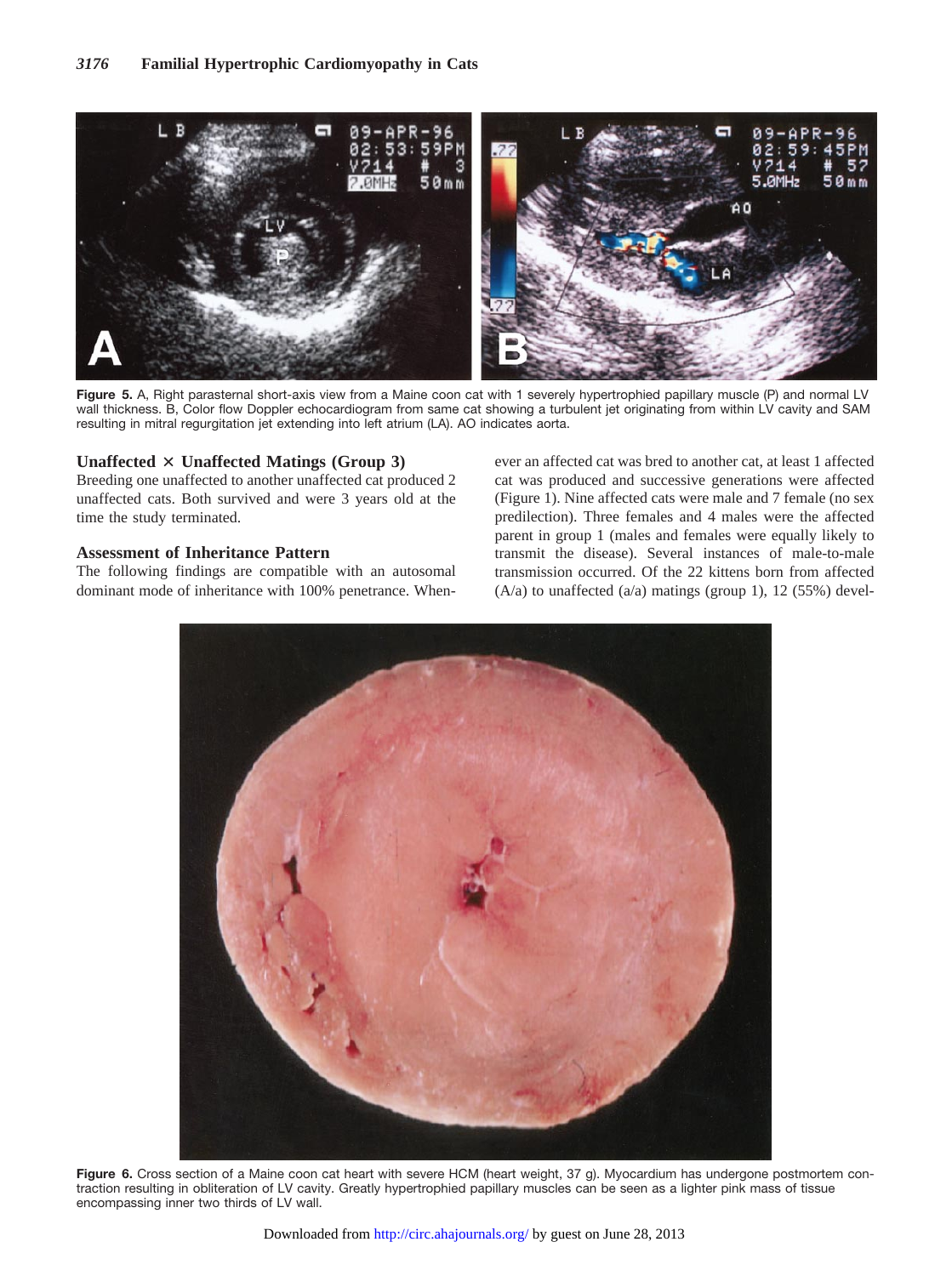

**Figure 7.** Bisected heart from a Maine coon cat with severe HCM (heart weight, 35 g). Section has passed through bellies of both severely hypertrophied papillary muscles, which have caused systolic midventricular cavity obstruction and endocardial contact plaques (arrow). LVOT is narrowed. Moderately enlarged left atrium harbors a large thrombus (left half).

oped HCM (A/a). Four of the 9 kittens (45%) produced from mating affected  $(A/a)$  to affected  $(A/a)$  cats (group 2) developed HCM  $(A/a)$  and 2  $(22\%; a/a)$  did not. Three stillborn fetuses (33%) (assumed to be lethal homozygotes: A/A) were produced from these breedings. Neither group 3 cat developed HCM.

## **Phenotypic Expression**

Papillary muscle hypertrophy was the predominant and most consistent abnormality noted. It produced midventricular obstruction in some cats (Figures 5B and 7). Separating the hypertrophied papillary muscles from adjacent hypertrophied myocardium was sometimes difficult, but often a clear separation could be identified (Figure 4). The hypertrophy, however, was often not confined to the papillary muscles. For example, hypertrophy was often noted at the basilar portion of the interventricular septum, a region remote from any papillary muscle influence.

LV wall thickness achieved a maximum and then stabilized in all cats, as it does in humans.<sup>8</sup> Left atrial size was normal in cats with mild to moderate hypertrophy and when severe hypertrophy was first identified. Left atrial size then increased in the cats with severe hypertrophy. The exception to this was 1 cat who had 1 massively hypertrophied papillary muscle, no wall hypertrophy, and no left atrial enlargement for 4 years (Figure 5).

SAM was identified in most cats (13 of 16 cats) from the time papillary muscle enlargement was noted. In 2 cats, the SAM disappeared after LV hypertrophy developed. The blood flow velocity across the region of dyna[mic](http://circ.ahajournals.org/) [SAS](http://circ.ahajournals.org/) [was](http://circ.ahajournals.org/) highly variable within the population, and within each cat, it was dependent on the level of excitement. An attempt was made to excite each cat to increase flow velocity at the time of examination, but these maneuvers were variably successful. The maximum pressure gradient ranged from 10 to 92 mm Hg  $(51\pm26 \text{ mm Hg})$ . Cats with moderate to severe disease also had end-systolic cavity obliteration in the region of the LV cavity that contained the papillary muscles (Figure 4C).

## **Pathological Examination**

Of the 8 animals that died, 7 had severe HCM. The heart weight was 29 to 37 g (normal is  $\leq$ 20 g) in these cats.<sup>9–11</sup> The remaining cat died suddenly before exhibiting echocardiographic evidence of HCM (heart weight, 24 g). The ratio of heart weight to body weight was severely increased in the cats with severe HCM (8.1 to 10.6 g/kg; normal, 3.0 to 5.0 g/kg) and was mildly increased (6.0 g/kg) for the cat that died suddenly without severe HCM. Maximal ventricular free wall thickness was significantly increased to  $10.7\pm1.3$  mm (normal,  $5.0\pm0.2$  mm) and interventricular septal thickness to  $9.6\pm0.7$  mm (normal,  $5.0\pm0.3$  mm).<sup>11</sup> Because cardiac muscle often undergoes postmortem contracture, the wall thicknesses at postmortem examination were often greater than those measured by echocardiography. Hypertrophy consistently involved the papillary muscles along with substantial portions of the LV walls. Moderate to marked  $(>=5\%$  of the tissue section) myofiber disarray (predominantly type I) of the interventricular septum and LV free wall, moderate to severe intramural coronary arteriosclerosis, and moderate to severe interstitial fibrosis were present in all cats (Figure 8).<sup>12</sup>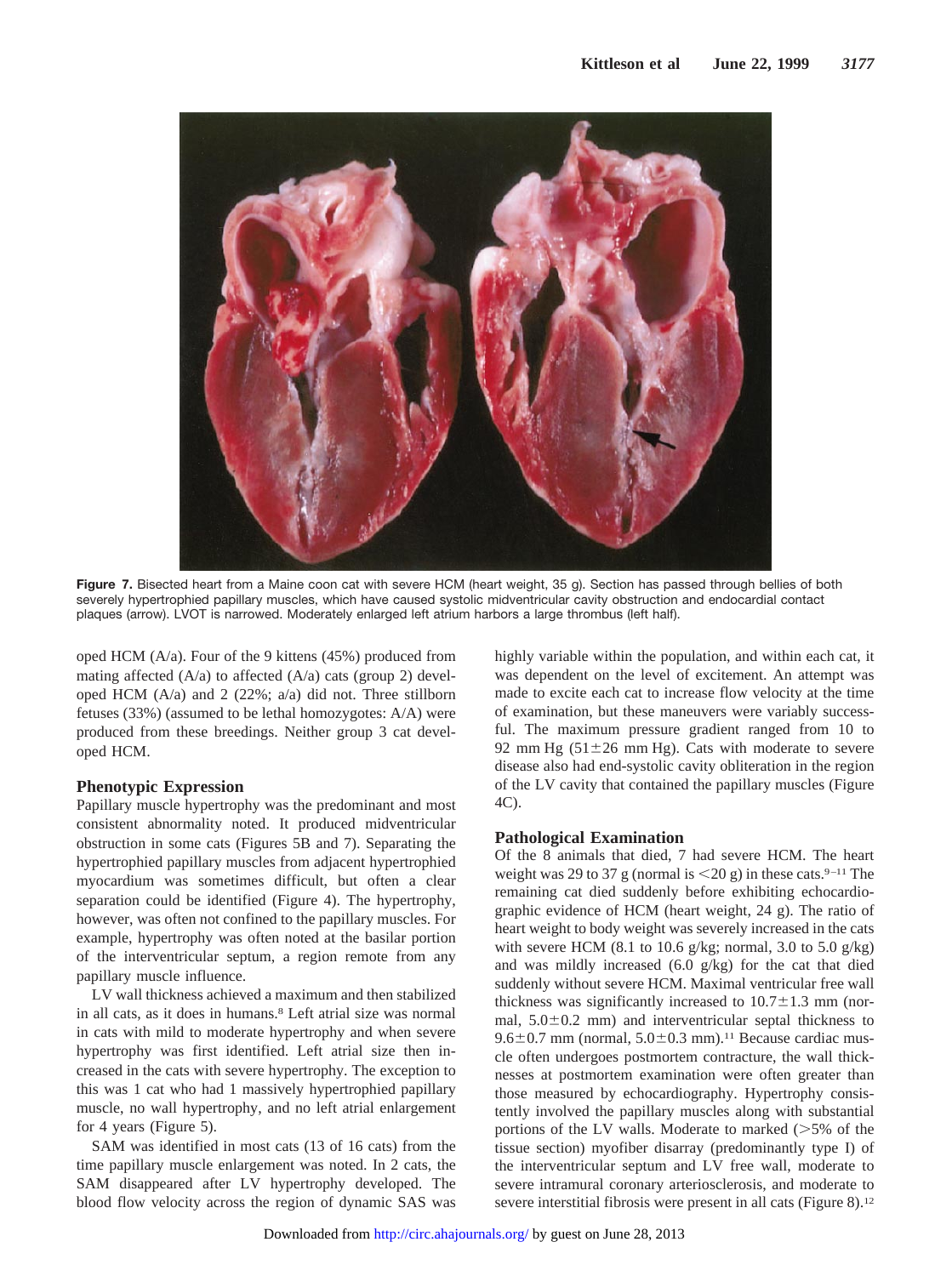

**Figure 8.** A histological section from LV free wall of a Maine coon cat with severe HCM. Myocardial fiber disarray is present. Adjacent individual or groups of muscle cells are aligned oblique or perpendicular to one another. Intercellular fibrosis is present. Hematoxylineosin stain; magnification,  $\times$ 100.

## **Discussion**

We have identified a familial form of HCM in Maine coon cats that closely mimics FHCM in humans. Although naturally occurring HCM has been described in humans, dogs, cats, and pigs, this is only the second species in which a naturally occurring and heritable form of HCM has been identified.12–15 However, a heritable basis for HCM in pigs is suspected.16

HCM in these cats appears to be inherited as an autosomal dominant trait, as it is in human FCHM, with penetrance that increases to 100% in adulthood. Although penetrance may not be 100% in some human families with FHCM, often it is complete, as in our cats.17–19

HCM in our colony of Maine coon cats has most of the common morphological characteristics present in human FHCM. It is characterized by gross LV wall thickening, dynamic LVOT obstruction, myocardial fiber disarray, small coronary artery disease, and myocardial fibrosis. The one difference is that the LV wall thickening is more commonly confined to or more severe in the papillary muscles and LV free wall than in the interventricular septum. Asymmetric hypertrophy of the free wall has also been identified in a murine transgenic model of HCM in which the  $\alpha$ -myosin heavy chain gene (MHCG) contains a mutation commonly identified in humans with HCM.20 Consequently, this finding may be purely a species difference in the expression of the disease. However, a rare form of HCM involving primarily the papillary muscles exists in humans and is caused by mutations in either the essential or regulatory myosin light chains.21 It is characterized by midventricular obstruction due to the papillary muscle hypertrophy.

The natural history of FHCM in Maine coon cats is similar to human FHCM, in which the disease commonly becomes evident during childhood or adolescence and progressively worsens during young adulthood.22 In our colo[ny,](http://circ.ahajournals.org/) [most](http://circ.ahajournals.org/) [cats](http://circ.ahajournals.org/) first had definitive evidence of HCM between 8 and 24 months of age. The disease usually reached its nadir between 1.5 and 3 years of age. Cats generally become mature adults between 12 and 18 months of age, so these periods correspond to adolescence and young adulthood. In a few female cats, however, the disease was not evident until  $\approx$ 3 years of age. The progressive nature of the disease in Maine coon cats is also similar to that seen in transgenic mice with a  $\alpha$ -MHCG mutation in which HCM is not demonstrable at 5 weeks old but is by 15 weeks.20

Sudden cardiac death is another feature common to both humans and Maine coon cats with HCM.<sup>23</sup> Five of our 16 affected cats died suddenly. One 16-month-old cat without severe hypertrophy but with myocardial fiber disarray died suddenly, as has been described in humans.<sup>24</sup>

FHCM is caused by sarcomeric protein gene mutations in humans.<sup>1</sup> Because the clinical, pathological, and heritable characteristics of our feline model are similar to those of human FHCM, it is possible that a sarcomeric gene mutation causes FHCM in this model. It is this targeted group of genes that we are currently screening for mutations. If a mutation could be identified, the model could then be used to test diagnostic methods and therapeutic strategies, including means to prevent the progression and complications of myocardial hypertrophy and to examine gene therapy.

As in transgenic mice, HCM in our cats progressed to severe HCM and death more commonly in males than in females.20 In 1 study, male transgenic mice were affected at an earlier age than females. In addition, left atrial enlargement was present in 7 of 11 mutant males but only 2 of 12 female 15-week-old mice and in all 7 males but only 6 of 18 female 30-week-old mice. More male mice also had myocardial fiber disarray. It appears that male influences in some way modify the phenotypic expression of HCM. This could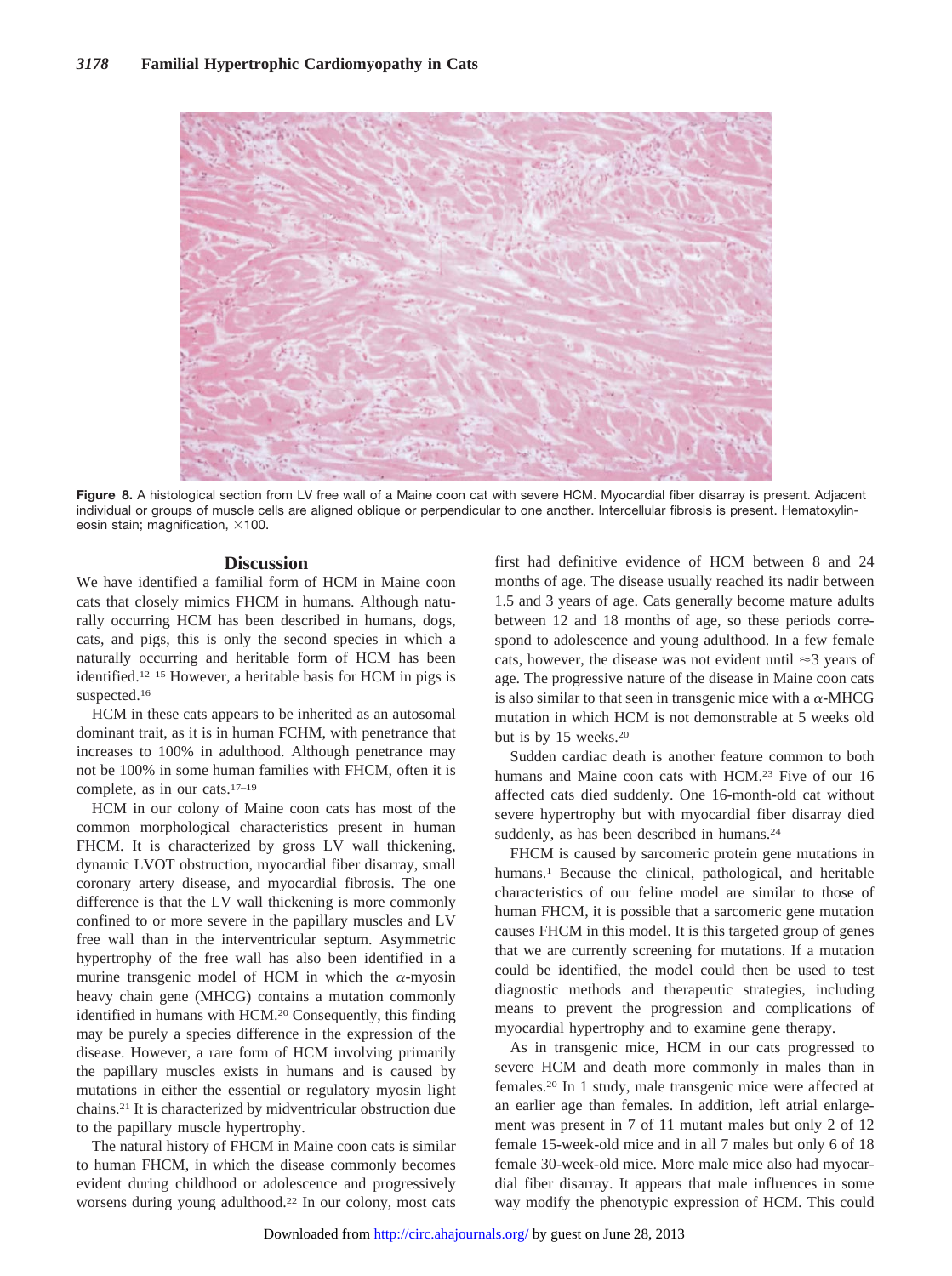occur through modulation at the gene level or could be due to known sex differences in myocardial performance.25

In the pedigree analysis, the pattern of inheritance was consistent with an autosomal dominant trait when the stillborn fetuses were considered lethal homozygotes. Only a few examples of human homozygous individuals who have lived exist in the literature.26,27 In contrast, mice that are homozygous for an  $\alpha$ -MHCG mutation consistently die before 7 days old.25 It is well recognized that mutations on the same gene, such as the  $\beta$ -MHCG, alter the severity and age of onset of the disease and result in different prognoses.28 Because the type of mutation in a heterozygote determines longevity, it is reasonable to assume that the type of mutation in a homozygote could also influence survivability. If a mutation of a sarcomeric protein is involved in Maine coon cats with HCM, it clearly results in malignant disease. Consequently, one would expect to see markedly reduced survival in cats homozygous for the mutation.

The expressivity of the disease in our colony was influenced by the type of breeding. When affected cats were bred to affected cats, their offspring developed HCM at an earlier age, always developed severe disease, and developed severe disease at an earlier age. One explanation is that these individuals were the homozygotes instead of the stillborn fetuses. If this were true, all of the affected cats in group 2 were homozygotes. This is statistically improbable. Another possible explanation is that modifying factors were altered by breeding affected to affected cats. For example, the extent of hypertrophy in humans with HCM is influenced by the angiotensin I converting enzyme insertion/deletion (I/D) polymorphism.29 Individuals with the DD genotype have severe hypertrophy, whereas individuals with the ID or II genotype have mild or no hypertrophy. It is possible that in our cats, this or another polymorphism was encountered in these 2 breedings by chance or that a polymorphism or other modifying factors are coinherited with the mutation responsible for HCM in these cats.

Although the papillary muscles were most consistently and severely hypertrophied, myocardial fiber disarray was often also found in the LV free wall and interventricular septum. A previous study in humans with HCM has shown that myocardial fiber disarray is not confined to the severely thickened regions of the LV.30

We conclude that HCM in Maine coon cats may be an appropriate model of human disease. Access to this model could benefit investigators interested in examining the gross, cellular, and molecular pathophysiology of HCM. The ability to selectively breed affected to unaffected individuals could provide clues regarding the natural history of the disease in humans, especially during the emerging phase of the disease in adolescence, and might provide clues about why the disease is not expressed at birth. It could also allow investigators to study the offspring of matings of affected to affected individuals, something that occurs only rarely in humans. The model might also be useful to determine why the hypertrophy in HCM is so often asymmetrical instead of symmetrical, as it is in a pressure overload.

In conclusion, HCM in Maine coon cats mimics the hereditary aspects, phenotypic expression, na[tural](http://circ.ahajournals.org/) [history,](http://circ.ahajournals.org/) and pathological characteristics of the human familial form of the disease. Consequently, it is likely that FHCM in Maine coon cats is caused by a mutation identified in humans with HCM. This animal model of FHCM may be a valuable tool for studying the gross, cellular, and molecular pathophysiology of the disease.

### **Acknowledgments**

This study was supported by grants from the Winn Feline Foundation, the Center for Companion Animal Health at UC Davis, the NIH, NHLBI (HL-03236-05), and the Texas Children's Hospital Foundation Chair in Pediatric Cardiology Research.

#### **References**

- 1. Bonne G, Carrier L, Richard P, Hainque B, Schwartz K. Familial hypertrophic cardiomyopathy: from mutations to functional defects. *Circ Res*. 1998;83:580–593.
- 2. Tilley LP, Liu SK, Gilbertson SR, Wagner BM, Lord PF. Primary myocardial disease in the cat: a model for human cardiomyopathy. *Am J Pathol*. 1977;86:493–522.
- 3. Tilley LP, Liu S-K. Cardiomyopathy and thromboembolism in the cat. *Feline Pract*. 1975;5:32–37.
- 4. Fox PR, Liu SK, Maron BJ. Echocardiographic assessment of spontaneously occurring feline hypertrophic cardiomyopathy: an animal model of human disease. *Circulation*. 1995;92:2645–2651.
- 5. Liu SK, Maron BJ, Tilley LP. Feline hypertrophic cardiomyopathy: gross anatomic and quantitative histologic features. *Am J Pathol*. 1981;102: 388–395.
- 6. Thomas WP, Gaber CE, Jacobs GJ, Kaplan PM, Lombard CW, Moise NS, Moses BL, Echocardiography Committee of the Specialty of Cardiology, American College of Veterinary Internal Medicine. Recommendations for standards in transthoracic two-dimensional echocardiography in the dog and cat. *J Vet Intern Med*. 1993;7:247–252.
- 7. Maron BJ, Roberts WC. Hypertrophic cardiomyopathy and cardiac muscle cell disorganization revisited: relation between the two and significance. *Am Heart J*. 1981;102:95–110.
- 8. Spirito P, Maron BJ. Absence of progression of left ventricular hypertrophy in adult patients with hypertrophic cardiomyopathy. *J Am Coll Cardiol*. 1987;9:1013–1017.
- 9. Stalis IH, Bossbaly MJ, van Winkle TJ. Feline endomyocarditis and left ventricular endocardial fibrosis. *Vet Pathol*. 1995;32:122–126.
- 10. Bishop SP. Necropsy techniques for the heart and great vessels. In: Fox PR, ed. *Canine and Feline Cardiology*. New York, NY: Churchill Livingstone; 1988:637–640.
- 11. Liu SK. Postmortem examination of the heart. *Vet Clin North Am*. 1983;13:379–394.
- 12. Liu SK, Tilley LP. Animal models of primary myocardial diseases. *Yale J Biol Med*. 1980;53:191–211.
- 13. Thomas WP, Mathewson JW, Suter PF, Reed JR, Meierhenry EF. Hypertrophic obstructive cardiomyopathy in a dog: clinical, hemodynamic, angiographic, and pathologic studies. *J Am Anim Hosp Assoc*. 1984;20: 253–260.
- 14. Liu SK, Roberts WC, Maron BJ. Comparison of morphologic findings in spontaneously occurring hypertrophic cardiomyopathy in humans, cats and dogs. *Am J Cardiol*. 1993;72:944–951.
- 15. Dai KS, Chen SP, Yang PC, Liu CY, Mao SJ. Ultrastructural alterations in pigs with naturally occurring hypertrophic cardiomyopathy. *Br Vet J*. 1995;152:333–338.
- 16. Huang SY, Tsou HL, Chiu YT, Shyu JJ, Wu JJ, Lin JH, Liu SK. Heritability estimate of hypertrophic cardiomyopathy in pigs (*Sus scrofa domestica*). *Lab Anim Sci*. 1996;46:310–314.
- 17. Fananapazir L, Epstein ND. Genotype-phenotype correlations in hypertrophic cardiomyopathy: insights provided by comparisons of kindreds with distinct and identical β-myosin heavy chain gene mutations. *Circulation*. 1994;89:22–32.
- 18. Schwartz K, Carrier L, Guicheney P, Komajda M. Molecular basis of familial cardiomyopathies. *Circulation*. 1995;91:532–540.
- 19. Vosberg HP, McKenna WJ. Cardiomyopathies. In: Rimoin DL, Connor JM, Pyeritz RE, eds. *Emery and Rimoin's Principles and Practice of Medical Genetics*. New York, NY: Churchill Livingstone; 1996: 843–877.